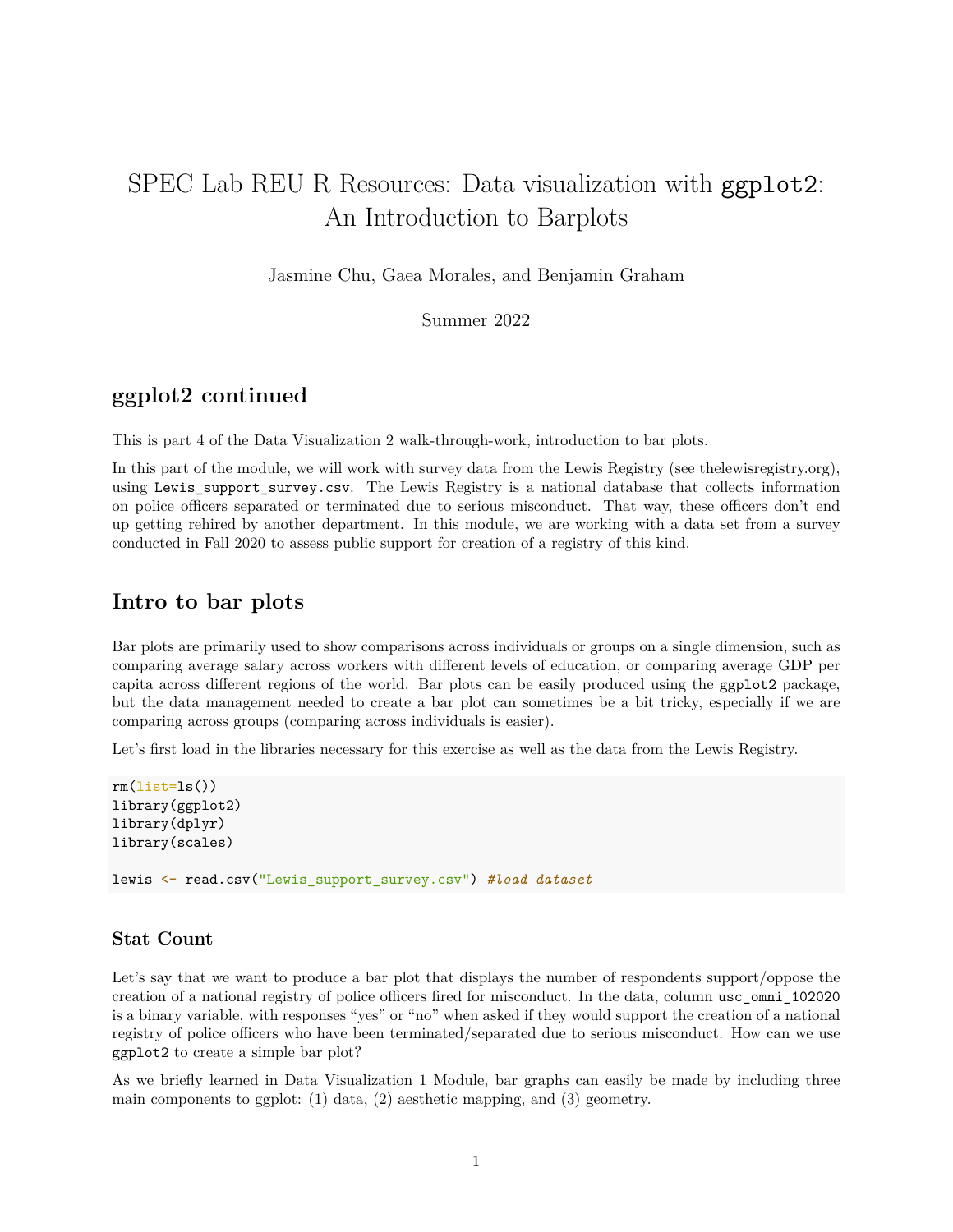Here, we know that we want to use the lewis dataframe as our data. Second, we know that for our aesthetic mapping, our x variable will be the various responses of Yes's and No's from the the column, usc omni 102020. On the y axis, we want to see the total count of those responses. Lastly, we know that we want to make a bar plot, so the geometry of our graph will be geom\_bar().

In this case, we would use stat = "count" as the argument within geom\_bar(). If we use stat = "count", then we are simply counting up the number of observations that take on each value of the X variable. Each discrete value of that variable will get its own bar, and the height of each bar will represent the number of observations that take that particular value of the x variable – so the number of people who answer a question in a particular way.

Before we begin making our bar plot, let's use the filter() command from the dplyr package, since we want to exclude the "Skipped" responses and are only interested in the Yes's and No's.

```
lewis <- lewis %>%
  filter(usc_omni_102020!= "skipped") # removing non-responses
```
Great! We are now ready to produce our first bar plot.

```
stat_count <- ggplot(data = lewis, \text{aes}(x = \text{usc\_omni\_102020)}) +
  geom_bar(stat = "count", width = 0.5, colour = "Black") # stat = "count"
        # specific that we want a bar plot counting the number of respondents for each
        # unique response
```
stat count



usc\_omni\_102020

Perfect! We just created a simple bar plot that displays respondents' views regarding the creation of a national registry. As we can see in our bar graph above, there are about 800 people in support while there are 200 folks who oppose the creation of a national database. Of course, the bar plot could be a bit better in giving more meaningful information about the respondents. Let's make some minor changes to our plot.

#### **Differentiating by other variables**

Let's say we want to group those responses by the political affiliation of the respondent. How can we modify our bar plot to incorporate these changes? Well, we know that column pid3 in our lewis dataset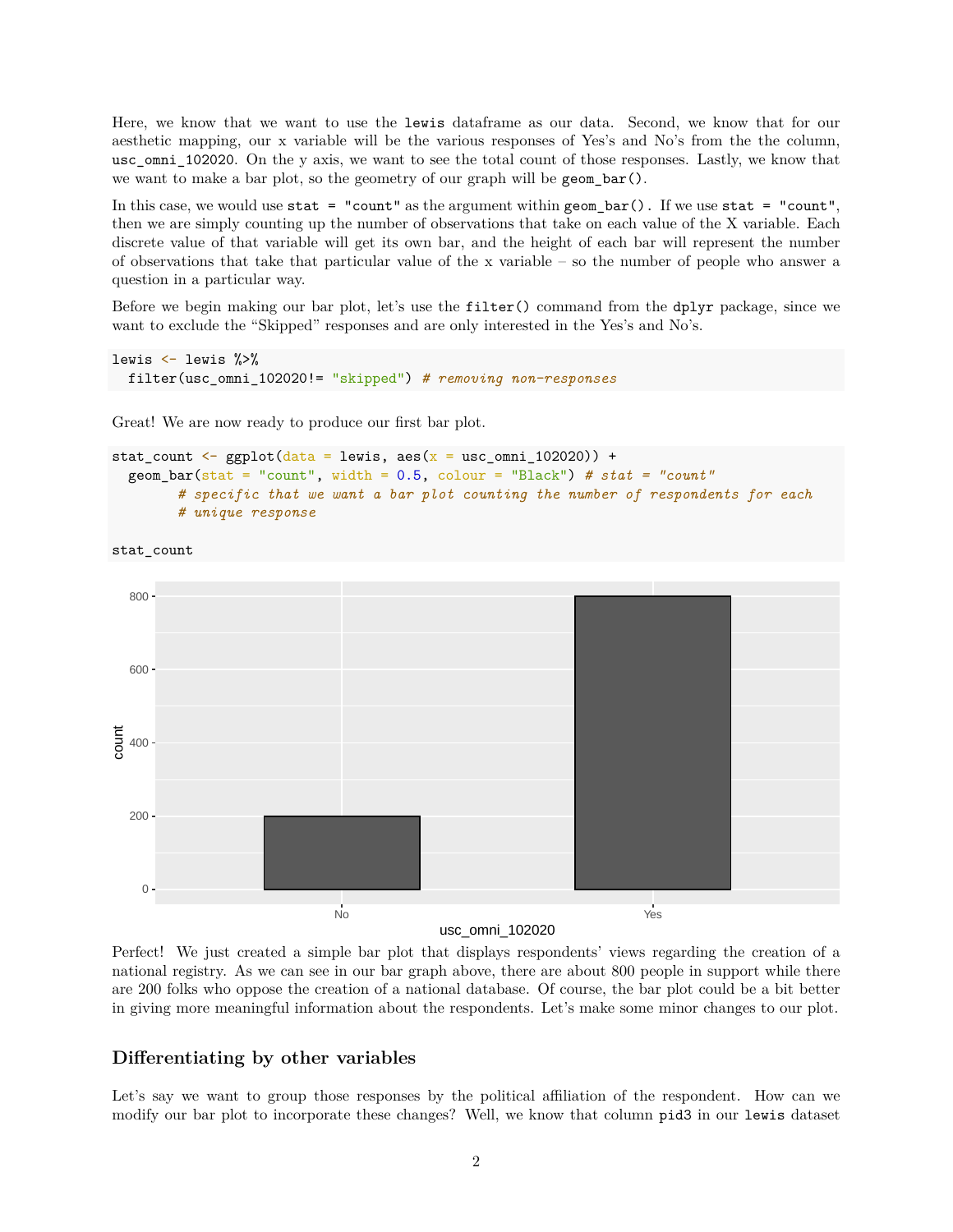is a categorical variable that identifies the police officer's political affiliation, ranging from "Democrat" and "Republican" to "Independent" and "Other." Since we want to group the police officers' responses by political affiliation, we can do so by including fill=pid3 within the aesthetic argument.

We also want to see two clusters of side-by-side bars of "Yes" and "No" responses. We can do so by including position='dodge' within geom\_bar(). If we we were to not include position='dodge' in our code, our bar plot would simply default to stacking the bar charts vertically, which is harder to read. For now, let's say we are not interested in stacking our bars, but rather, interested in clustering them side-by-side. position='dodge' will do the trick.

In addition, let's customize the colors for our bars, so that the bar for Democrats is blue and the bar for Republicans is red. That makes the graph a bit more intuitive for readers. You can assign colors by including an argument for scale\_fill\_manual(values=c()).

Before we begin making our second bar plot, let's use the filter() command from the dplyr package, since we are mostly interested in the responses from Democrats, Republicans, and independents, and therefore want to exclude those that are "Not Sure" and "Other."

```
lewis <- lewis %>%
  filter(pid3!= "Other" & pid3!="Not sure")
```
Great! We're now ready to produce our second bar plot.

```
stat_count2 <- ggplot(data=lewis,aes(x=usc_omni_102020, fill=pid3)) + #group fill by
    # political id
  geom_bar(stat = "count", colour = "Black", position='dodge') +
  scale_fill_manual(values = c("Democrat" = "blue",
                               "Republican" = "red",
                               "Independent" = "gray")) # manually choose colors
```




Amazing! We now have a bar plot that displays the distribution of support for the creation of a national registry, clustered by political affiliation. Notice how the bar plot has a legend that shows which colors correspond to what political affiliation. Looking at the bar graph above, it looks like about 300 Democrats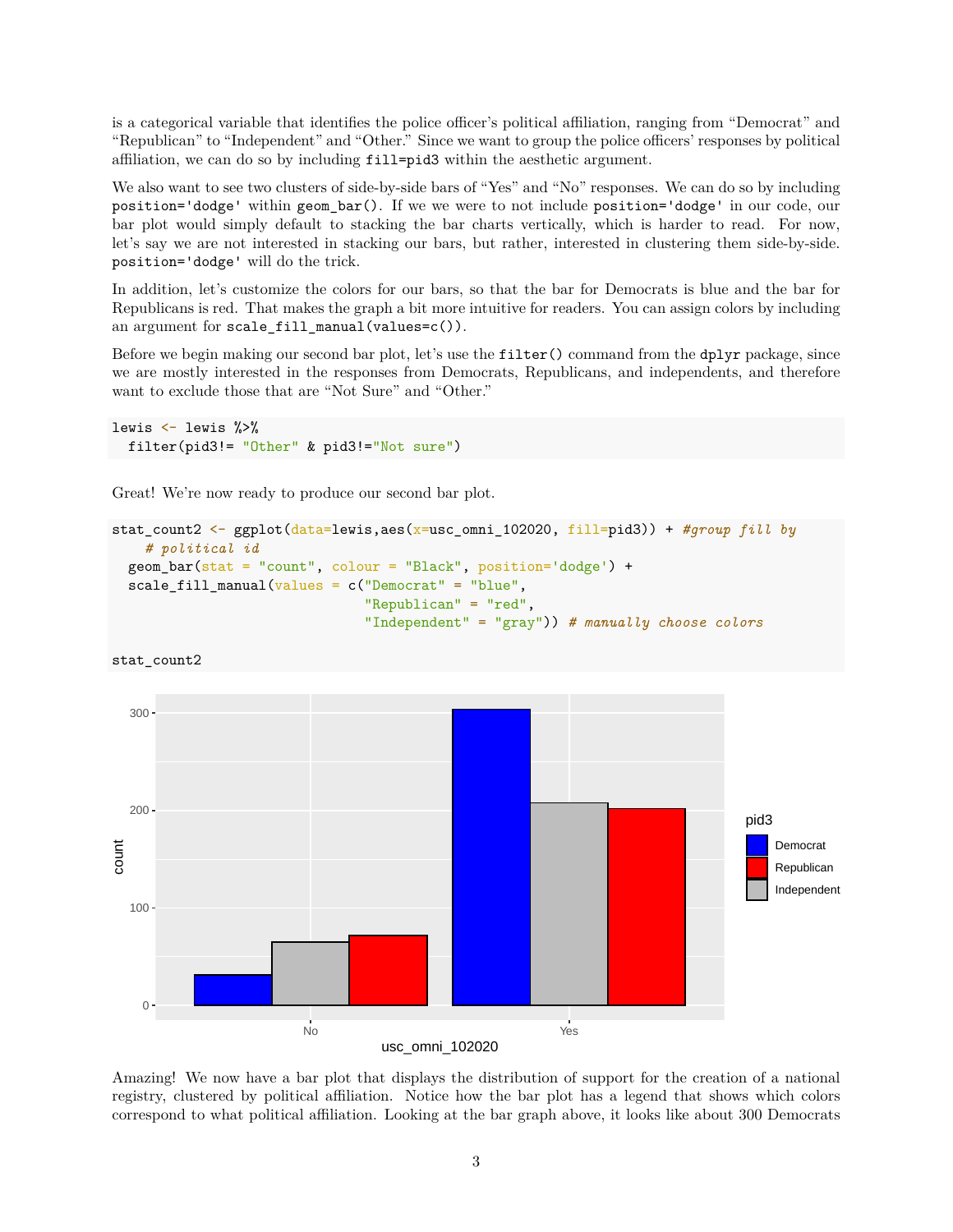and 200 Republicans were in favor of the creation of a national database, while about 30 Democrats and 70 Republicans opposed the creation of a national registry.

### **Stat Count vs. Stat Identity**

In our bar plot earlier, we used stat = "count" within the geom\_bar() function. However, there is another condition you could have used instead: stat = "identity". What is the difference between these two?

stat = "count" is used when you want to count up the number of observations that take on each value of the X variable. Note that when we are using stat = "count", we do not have to include a y-variable, because the y-variable is the count of the x-variable. Furthermore, the default setting for geom\_bar() is actually stat = "count". In other words, if you left geom\_bar() blank, R will use stat = "count" as the default argument.

On the other hand, stat  $=$  "identity" is used within the geom\_bar() function when you want to customize your bar plot by specifying what dependent  $(Y)$  variable you want for your plot. When using stat = "identity", R automatically overrides the default count value and instead uses the y-variable provided in the argument. As a result, stat = "identity" requires the coder to include a Y variable for the bar plot.

## **Setting up our data**

Let's say that now we are interested in producing a figure that displays the percentage support for the creation of a national registry of police officers fired for misconduct, grouped by political affiliation of the respondent. As we discussed earlier, column usc\_omni\_102020 is a binary variable that contains the various responses when folks are asked if they would support the creation of a national registry of police officers who have been terminated/separated due to serious misconduct, and column pid3 is a categorical variable that identifies the respondent's political affiliation. What we can do is produce a bar graph by using these two columns from our data by using  $stat = "identity"$  as the argument for  $geom_bar()$ .

Let's first make a few changes to our data by calculating the percentage support by political affiliation. Using dplyr, for each political affiliation we can take the number people who approved the creation of the national registry and divide that by the total number of people with that political affiliation.

```
#First let's figure out what share of all respondents support creation of a registry
lewis_party_support_total <- lewis %>%
  group_by(usc_omni_102020) %>%
  summarise(Per_Support = n()/1000) %>% # creates a new variable that is the number of
   # "yes" votes over the total number of observations (1000)
  filter(usc_omni_102020 == "Yes") %>% # we only want to the percent supporting
  rename(party_affiliations = usc_omni_102020)
lewis_party_support_total[1,1] <- "Overall Sample" # replaces "Yes" with Overall Sample
#now we do this by party ID
lewis party support party \leftarrow lewis %>%
  group_by(pid3) %>% # grouping by partisanship
  summarise(Per_Support = sum(usc_omni_102020 %in% "Yes")/n()) %>% # creates a new variable
    # that is the number of "yes" votes over the total number of individuals for each party
    # identification
  rename(party_affiliations = pid3) #renaming column name
```
The last step before we make our bar plot is to merge the two dataframes into one so that we have one dataframe that contains the percentage of support in the population overall, and the percentage of support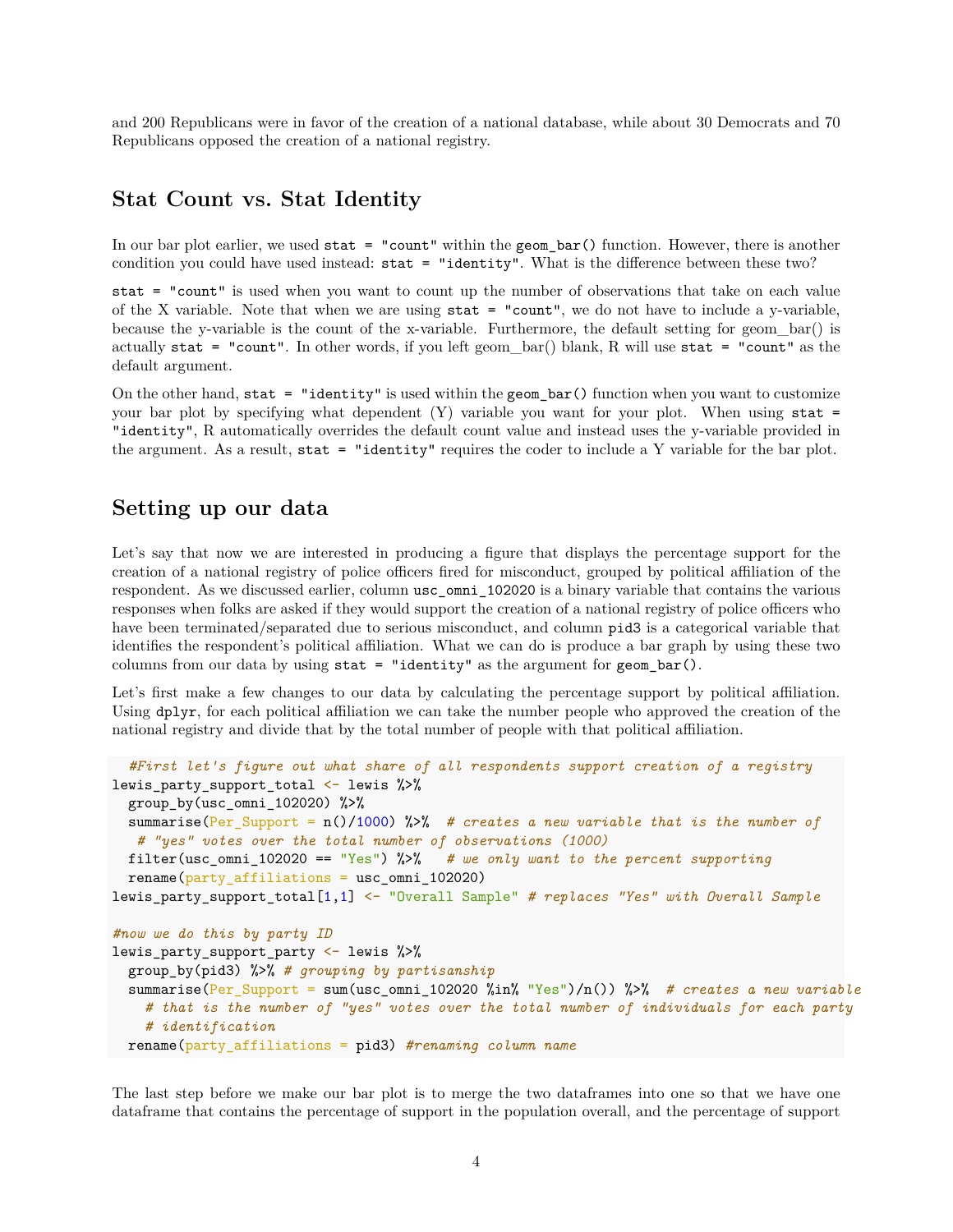for each different party ID. Because these two mini-datasets have exactly the same columns, we can stick these two mini-datasets together using the rbind() function. This stacks our two little mini datasets on top of each other (i.e. binds them by row).

*# using rbind to merge the proportions for total and party samples* lewis\_party\_support <- rbind(lewis\_party\_support\_total, lewis\_party\_support\_party)

# **Stat Identity**

Now, we finally have our neatly, organized data to set up our bar graph. As we've already recapped in our earlier exercise, producing a bar graph has three main requirements in ggplot: (1) data, (2) aesthetic mapping, and (3) geometry.

We know that we want to use the lewis\_party\_support dataframe as our data, which we created just now. Second, we know that for our aesthetic mapping, our x variable will be the party affiliation, with the dependent variable (y) being the percentage of support. We also know that we want our bars to be colored according to party affiliations, so we include fill=party affiliations within the aesthetic argument. Lastly, we know that we want to make a bar plot, so the geometry of our graph will be geom\_bar().

Instead of using stat = "count", let's use stat = "identity", since we no longer want to count up the number of observations for the X variable. Instead, we want to customize our bar plot by setting the Y variable as the proportion of support for the national registry (i.e. Per\_support in aes()).

Once again, let's customize the colors of our bar chart, so that Democrats are blue, Republicans are red, and Independents are gray.

Let's integrate those three components into our bar graph:

```
stat_identity <- ggplot(data=lewis_party_support, aes(x=party_affiliations,y=Per_Support,
                                             fill=party_affiliations)) +
  geom_bar(\text{stat} = "identity", colour = "Black") +scale fill manual(values = c("Overall Sample" = "black","Democrat" = "blue",
                                "Republican" = "red",
                                "Independent" = "gray")) #manually choose colors
```
stat\_identity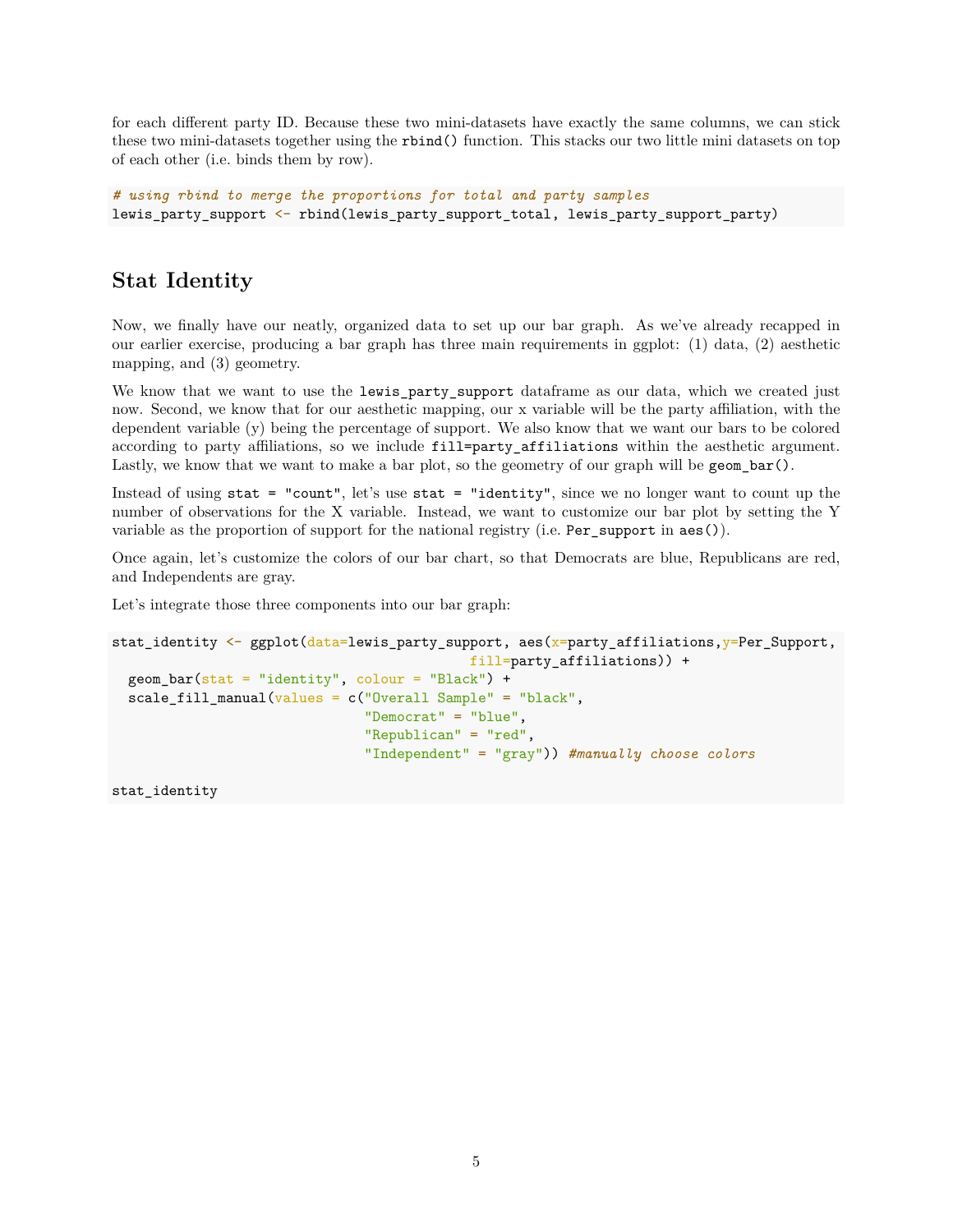

Hmmm. It seems like this bar graph does the job, but there seem to be a few flaws.

For one, the bar plot seems to be missing a few important things, such as a title and/or subtitle. The bar plot could also benefit from a better-labeled legend and correct labeling of units in the Y axis (percentages should be in % as opposed to decimals). And it looks like political affiliations are double-labeled: once on the bottom of the x-axis, and another on the legend located on the right of the bar plot. We can easily get rid of the legend, since having it is redundant and doesn't add much meaning to our bar plot.

Lastly, the font in all of our labels are barely legible! Our plot would really benefit from a larger, more readable font.

The great thing about ggplot2 is that we can always make our graphs look better by making small additions to our code. Let's make those adjustments in this second iteration of the bar plot:

```
# use geom_bar to make a bar plot
stat_identity2 <- ggplot(data=lewis_party_support,aes(x=party_affiliations,y=Per_Support,
                                            fill=party_affiliations)) +
  ggtitle("Percentage Support by Political Affiliation") +
  geom_bar(stat = "identity", width = 0.7, show.legend = FALSE, colour = "Black") +# hide legend
  theme_bw() + #black and white background
  scale_x_discrete(limits=c("Overall Sample","Democrat", "Republican", "Independent")) +
  scale_fill_manual(values = c("Overall Sample" = "black",
                               "Democrat" = "blue",
                               "Republican" = "red",
                               "Independent" = "gray")) + #manually choose colors
  scale_y_continuous(labels = percent, limits = c(0,1)) + #set y axis continuous
  theme(panel.grid.major = element_blank()) + #no horizontal grid lines
  theme(panel.grid.minor = element_blank()) + #no vertical grid lines
  labs(title = "Percentage Support by Political Affiliation",
      subtitle = "Support for the creation of a national registry of police
       officers fired for misconduct",
       caption = "Nationally representative sample of 1000 respondents",
       x = " " , y = "Support (%)") +theme(axis.text=element_text(size=12), #setting font size
        axis.title=element text(size=12,face="bold")) +
```